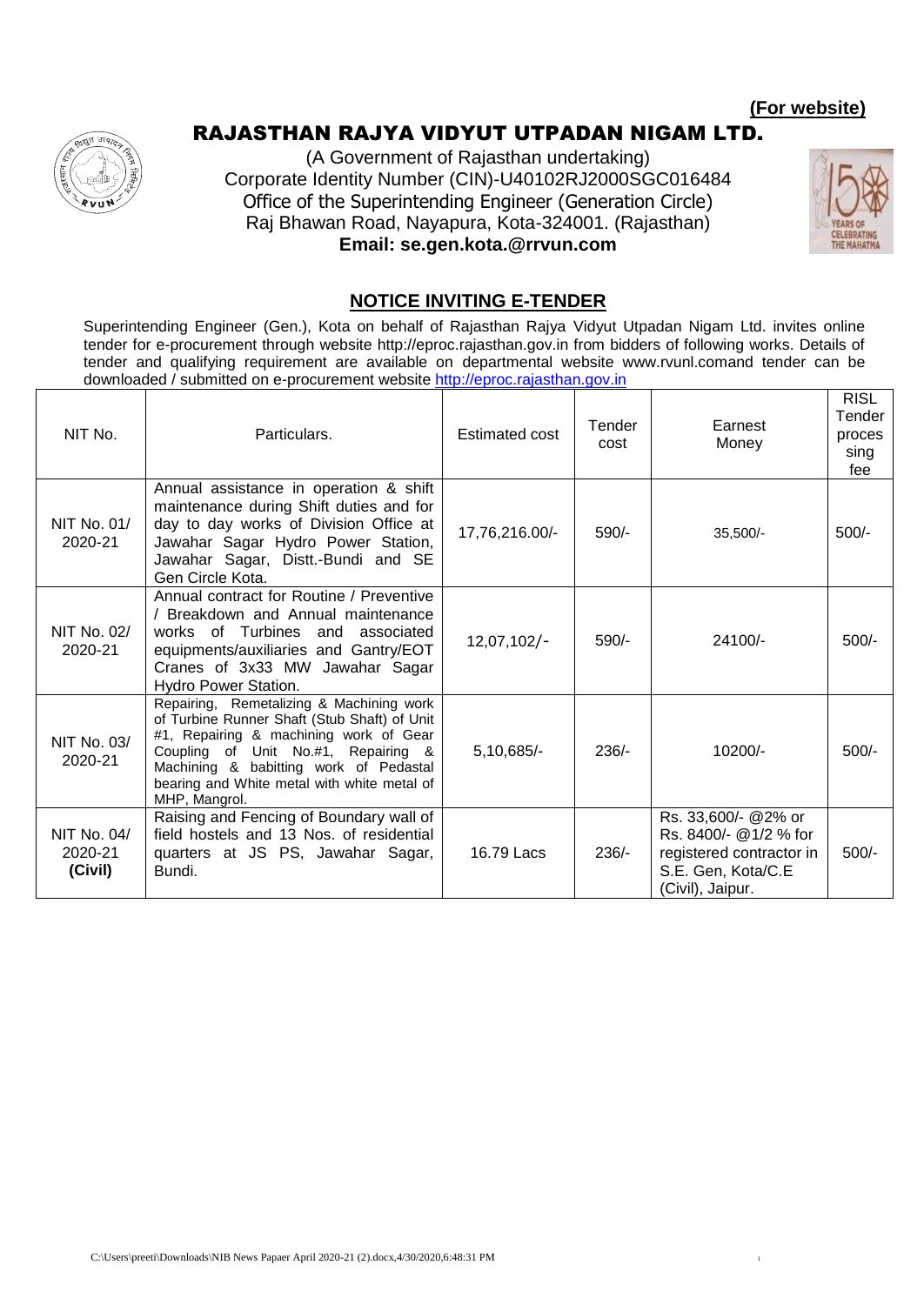# **TENDER EVENT**

| Sr. No. | SCHEDULE OF DATE & TIME                                                                                                                                                                                                                                              | DATE       | <b>TIME</b> |
|---------|----------------------------------------------------------------------------------------------------------------------------------------------------------------------------------------------------------------------------------------------------------------------|------------|-------------|
| A       | Start Date& Time for Downloading the TENDER DOCUMENTS.                                                                                                                                                                                                               | 04.05.2020 | 11.00 Hrs.  |
| B       | Start Date& Time for ONLINESUBMISSION OF TENDER                                                                                                                                                                                                                      | 04.05.2020 | 11.00 Hrs.  |
| C       | Last Date& Time for Downloading the TENDER DOCUMENTS                                                                                                                                                                                                                 | 26.05.2020 | 15.00 Hrs.  |
| D       | Last Date & Time for ONLINE SUBMISSION OF TENDER                                                                                                                                                                                                                     | 26.05.2020 | 15.00 Hrs.  |
| E.      | LAST DATE FOR INTIMATION OF UTR FOR TOTAL AMOUNT<br>DEPOSITED AGAINST EMD, BID COST AND BID PROCESSING FEE<br>THROUGH E-MAIL/ IN PERSON/ BY POST ALONG WITH BID<br>APPLICATION FORM AS ATTACHED WITH BID DOCUMENT IN THE<br>OFFICE OF SE(GEN), RAJ BHAWAN ROAD KOTA. | 26.05.2020 | 15.00 Hrs.  |
| F.      | Date and time & Place for online opening of Technical Bid (In the office of<br>SE (Gen.), RRVUNL, Kota).                                                                                                                                                             | 27.05.2020 | 15.30 Hrs.  |

**Note:-**

1. All bidders are mandated to get enrolled on the e-procurement portal http://eproc.rajasthan.gov.in in order to download the tender documents & other particulars in the subsequent bidding process.

- 2. The tenderer shall deposit the tender processing fee and EMD through online mode only as per tender documents and tender application Form must be submitted in the office of the Superintending Engineer (Gen.), RRVUNL, R.B. Road, Kota.
- 3. Any Corrigendum/amendment, if any will be issued on [http://eproc.rajasthan.gov.in,](http://eproc.rajasthan.gov.in/) www.energy.rajasthan.gov.in/rvunl and http://sppp.rajasthan.gov.in

**Superintending Engineer (Gen) RRVUNL, Kota.**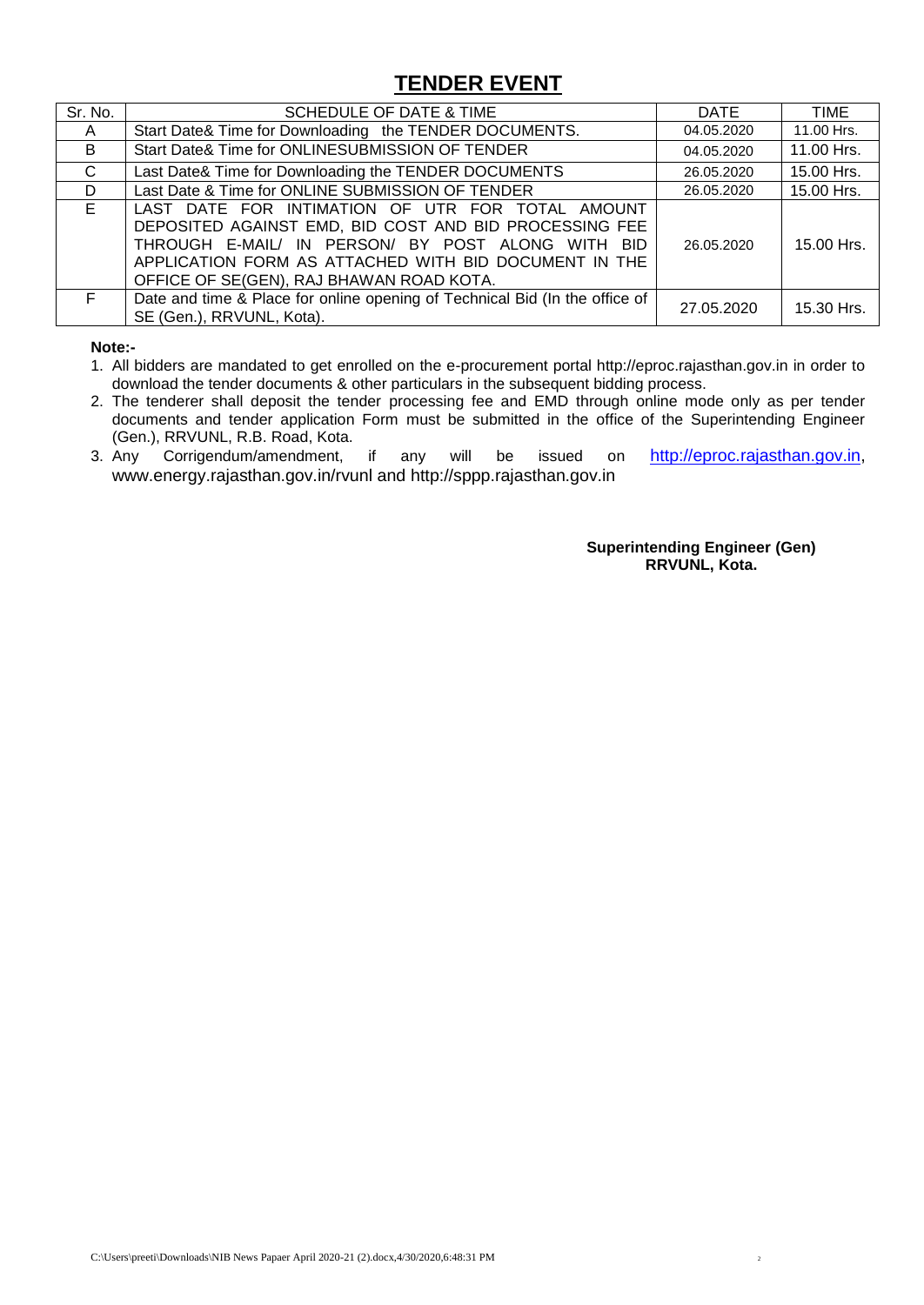

# RAJASTHAN RAJYA VIDYUT UTPADAN NIGAM LTD.

(A Government of Rajasthan undertaking) Corporate Identity Number (CIN)-U40102RJ2000SGC016484 Office of the Superintending Engineer (Generation Circle) Raj Bhawan Road, Nayapura, Kota-324001. (Rajasthan)



#### *: NOTICE INVITING TENDERS:*

Sealed Tenders are invited from reputed/ experienced/authorized tenderers for the supply of the following materials / works. The tenders must reach in this office up to 3.00 P.M. on the date given as under and bids will be opened on the date at 3.30 P.M. given as under in the presence of such tenderers who wish to be present.

The tenderer deposit all payments (EMD/Tender cost) through online mode only (Account detail mention in tender documents) and all documents submitted in the office of the Superintending Engineer (Gen.), RRVUNL, R.B. Road, Kota upto Scheduled last date & time.

| NIT No.                          | Particulars.                                                                                                                                                            | <b>Estimated</b><br>cost Rs. | <b>Tende</b><br>r<br>cost<br>Rs. | <b>Earnest</b><br><b>Money</b><br>Rs. | Last Date of<br>receiving<br>tender | Date of<br>opening |
|----------------------------------|-------------------------------------------------------------------------------------------------------------------------------------------------------------------------|------------------------------|----------------------------------|---------------------------------------|-------------------------------------|--------------------|
| NIT No.<br>03/2020-21<br>(Civil) | Maintenance<br>Repair<br>and<br>of<br>Potable Water Supply Storage<br>Tank at JS PS, Jawahar Sagar.                                                                     | 3.67 Lacs                    | $236/-$                          | 7350/-                                | 04.05.2020<br>to<br>14.05.2020      | 15.05.2020         |
| NIT No.<br>04/2020-21            | Supply of Multi Function Printer<br>for Generation Circle, Kota/<br>RPS PS Rawatbhata/ JSPS<br>Jawahar Sagar/ MHP, Mangrol.                                             | 2.80 Lac                     | $236/-$                          | $5600/-$                              | 14.05.2020                          | 15.05.2020         |
| NIT No.<br>05/2020-21            | Complete cleaning of Station<br>main sump and auxiliary sump<br>and painting work of sump<br>protection grilss at JS PS,<br>Jawahar Sagar, Distt. Bundi<br>(Rajasthan). | 78,154.00                    | $236/-$                          | $1600/-$                              | 14.05.2020                          | 15.05.2020         |
| NIT No.<br>05/2020-21<br>(Civil) | Providing and Removing earth<br>filled bags at MHP-Mangrol,<br>PS-Rawatbhata and JS<br><b>RPS</b><br>PS-Jawahar Sagar.                                                  | 2.59 Lacs                    | $236/-$                          | 5200/-                                | 04.05.2020<br>to<br>14.05.2020      | 15.05.2020         |

Details are available at http://sppp.rajasthan.gov.in and [www.rvunl.com.](http://www.rvunl.com/)

Any information regarding extension of bid opening will be floated on website www.rvunl.comand http://sppp.rajasthan.gov only.

#### **Superintending Engineer (Gen) RRVUNL, Kota.**